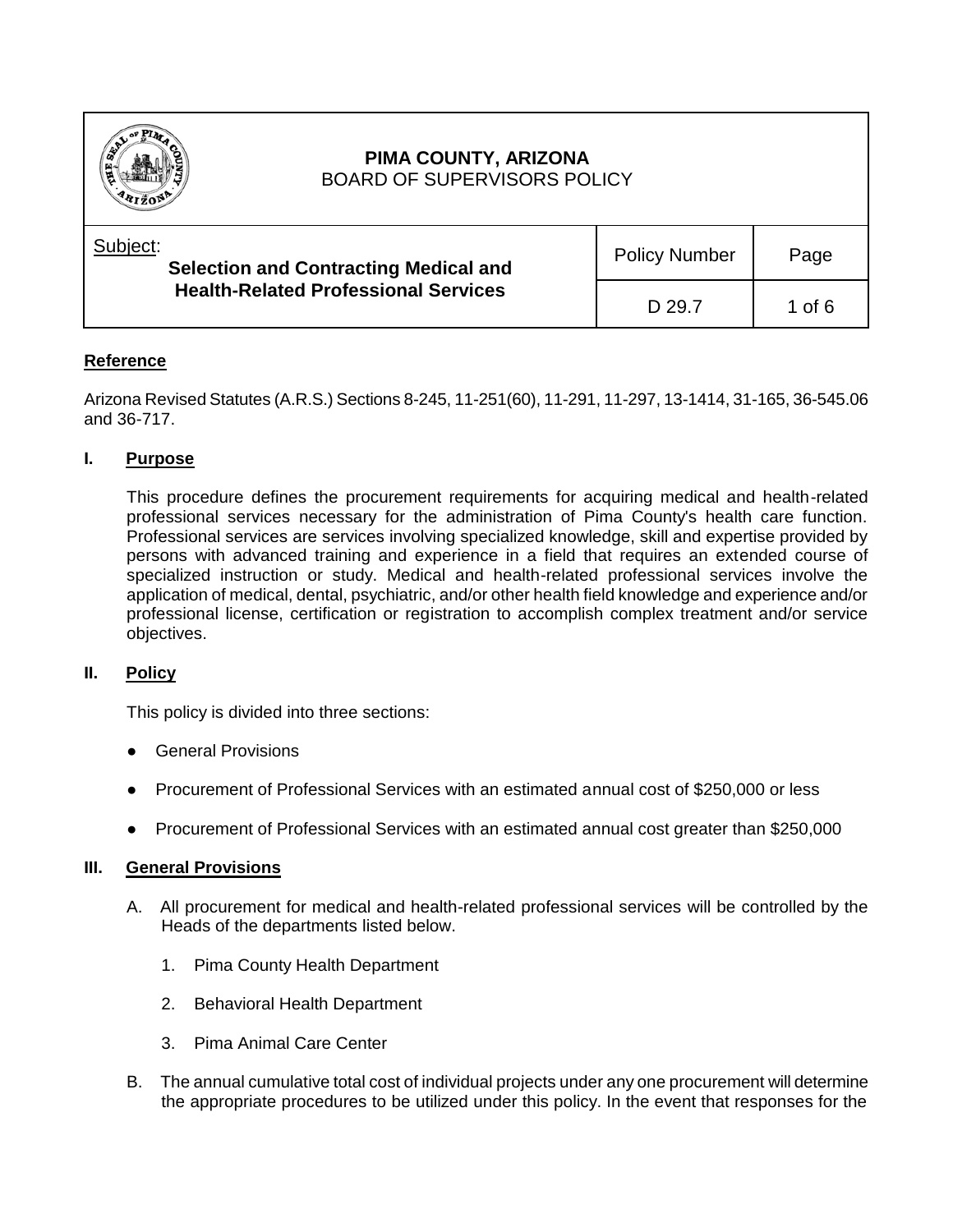| Subject:                                                                                    | <b>Policy Number</b> | Page     |
|---------------------------------------------------------------------------------------------|----------------------|----------|
| <b>Selection and Contracting Medical and Health-Related</b><br><b>Professional Services</b> | D 29.7               | $2$ of 6 |

services solicited are inadequate, insufficient, or not in the best interest of Pima County, the Board of Supervisors may reject the responses received and direct the appropriate department to revise and/or reissue the solicitation.

- C. When provided for in the solicitation, discussions may be conducted with responsible respondents who submit responses determined to be reasonably plausible of being selected for award. Such discussions will be for the purpose of securing the terms and conditions most advantageous to Pima County. Any changes to a response subsequent to such discussions must be submitted in writing by the respondents within five (5) business days.
	- 1. Respondents must be accorded fair and equal treatment with respect to any opportunity for discussion and revision of responses.
	- 2. The Department will keep a record of all discussions in the procurement record.
	- 3. In conducting discussions, there must be no disclosure of any information derived from responses submitted by competing respondents.
- D. Contracts in an amount up to \$250,000 per year may be executed by the Procurement Director. Contracts in an amount more than \$250,000 per year and all contracts for an initial term of more than five years must be approved and executed by the Board of Supervisors.
- E. Once a contract has been awarded and duly executed, the Department Head or designated staff will be responsible for the administration of the contract regardless of the dollar value. Modifications to a contract must be in the form of a written amendment prepared and processed by the Department Head or designated staff and must be executed by the original signatories.
- F. Services procured under this policy will be for a term of one year unless a longer duration is approved in conformance with this policy. The Department Head may authorize the procurement of medical and health-related professional services for an initial term of two (2) years with possible extensions, through properly executed amendments, for up to three (3) additional one (1) year terms. The Procurement Director may authorize, in writing, a contract for a medical and health-related professional service for a term not to exceed five (5) years. The determination of contract duration must be based on sound business judgment and the Procurement Director and Department Head will endeavor to ensure that the contract is the most advantageous to Pima County.
- G. All procurement under these procedures must follow Pima County Code Title 20 and applicable Pima County policy and procedures developed for the promotion of participation by small business enterprises.
- H. Emergency procurement must be conducted in accordance with the Procurement Code Section 11.12.060.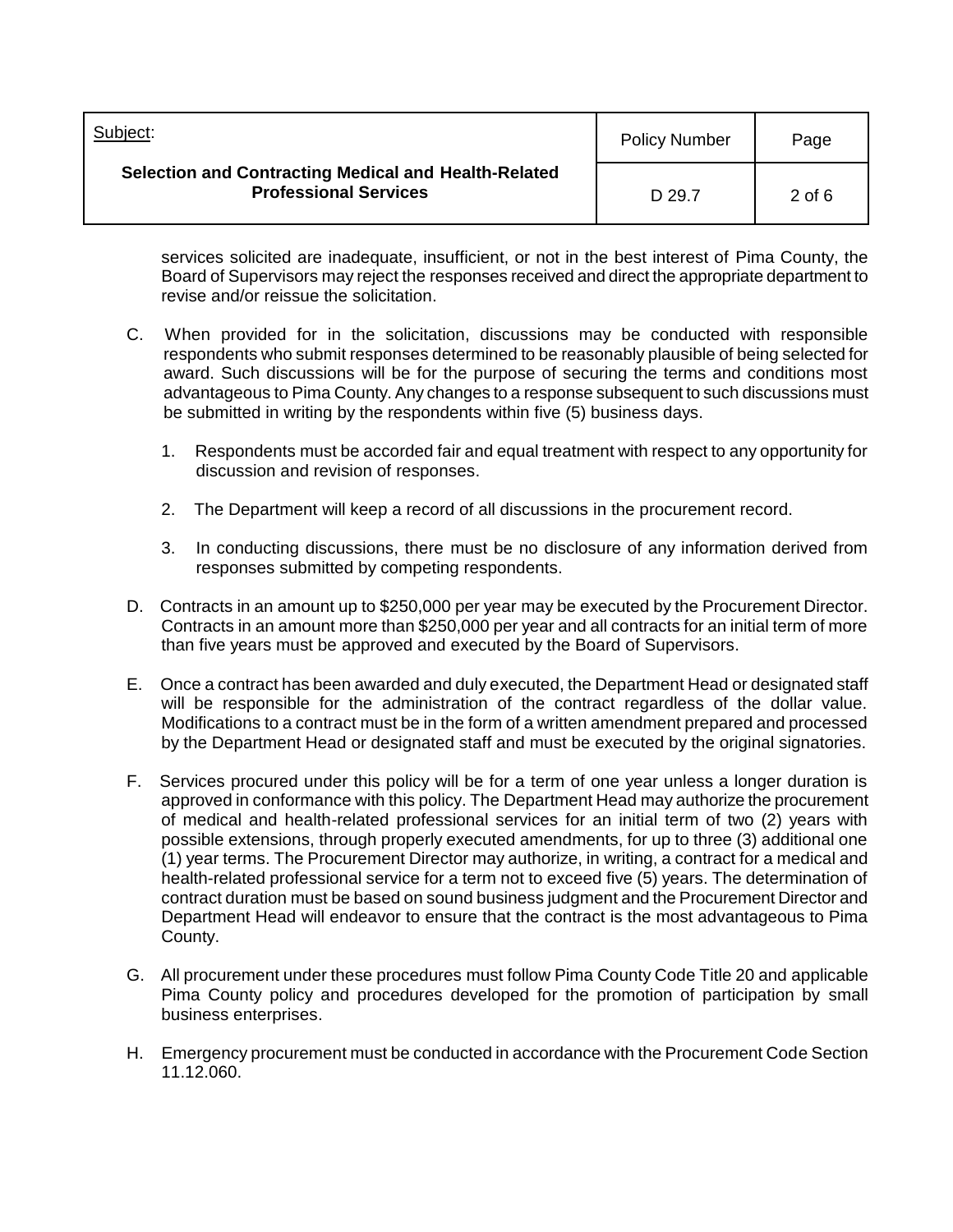| Subject:                                                                             | <b>Policy Number</b> | Page     |
|--------------------------------------------------------------------------------------|----------------------|----------|
| Selection and Contracting Medical and Health-Related<br><b>Professional Services</b> | D 29.7               | $3$ of 6 |

- I. Procurement procedures under this policy may be waived by the Department Head if one of the following applies:
	- 1. Sole source procurement.
	- 2. To meet legal or regulatory mandates.
	- 3. Existing providers where continuity of care is a primary consideration as long as reasonable market rates are in effect.
	- 4. Cases in which a primary consideration is for:
		- a. providers who either provide a limited-availability service (such as evaluation agencies indicated in A.R.S. 36-545.06),
		- b. providers who provide services in a health professional shortage area in which the overall potential providers are limited, or
		- c. providers willing to see patients that most providers are not (such as jail detainees), as long as reasonable market rates are in effect.
	- 5. Grant agreements or Intergovernmental Agreements (IGA) where adhering to this policy would result in non-compliance with the terms of the grant or IGA, or would contradict express direction of the grantor.
	- 6. Contracts with "any willing, qualified provider" where:
		- a. the Department or statute sets the reimbursement rates, and
		- b. all willing and qualified providers are needed to meet capacity requirements, or
		- c.providers are needed in an area with a shortage of relevant health providers, or
		- d.unique provider attributes best serve the Department's needs (e.g. ability to provide for jail detainees or specialized tuberculosis-related services).

The Administrator/Director Department Head will ensure that reasonable, market based rates are established, unless indicated in statute.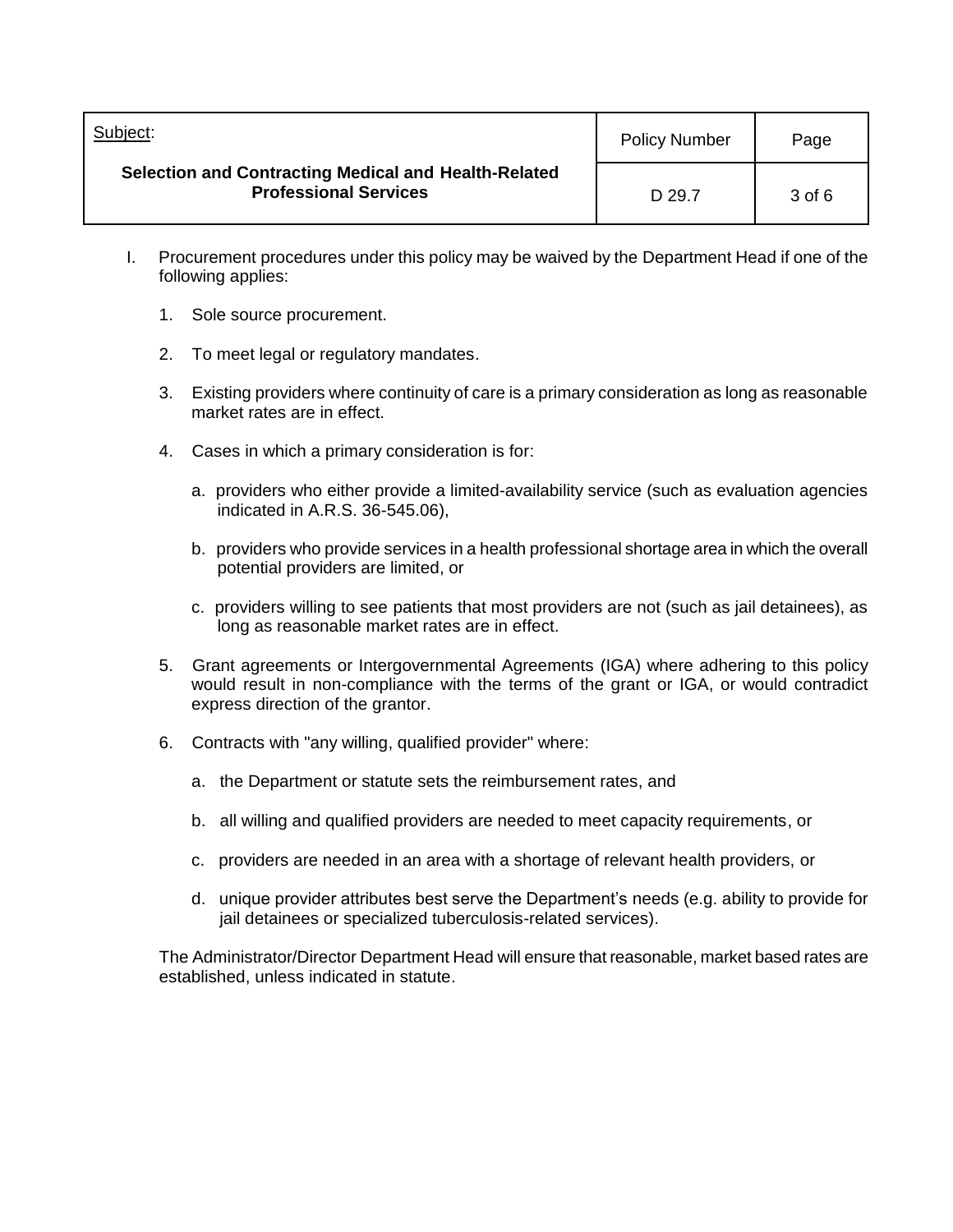| Subject:                                                                                    | <b>Policy Number</b> | Page   |
|---------------------------------------------------------------------------------------------|----------------------|--------|
| <b>Selection and Contracting Medical and Health-Related</b><br><b>Professional Services</b> | D 29.7               | 4 of 6 |

### **IV. Procurement of medical and health-related professional services with an estimated annual cost of \$250,000 or less**

- A. To procure medical and health-related professional services that are estimated to cost \$250,000 or less annually, the following documentation and information will be reviewed and approved by the Department Head:
	- 1. The duration of the contract;
	- 2. A written scope, defining with specificity, the services needed and the tasks to be performed under the contract;
	- 3. The payment basis and total cost to Pima County; and,
	- 4. Any other pertinent information helpful or requested in the procurement process.
- B. The Department Head or designated staff will:
	- 1. Develop a list of professionals/ firms available and capable of performing the services and tasks;
	- 2. Request solicitations from available and qualified providers on the list developed;
	- 3. Review responses received and make a selection using valid selection criteria appropriate for the professional service being procured;
	- 4. Develop the contract and process in accordance with Pima County contract processing procedures, ensuring that the solicitation number is referenced in the contract document; and,
	- 5. Obtain County Attorney review and approval as to form, on any agreement when the contract includes terms different than, or in addition to, the County standard contract terms, and when legal advice is necessary to protect the interest of the County.
	- 6. Obtain Risk Management review and approval on any agreement when the contract includes terms different than, or in addition to, the County standard contract insurance terms and/or limits.

### **V. Procurement of medical and health-related professional services with an estimated annual cost of more than \$250,000**

A. To procure medical and health-related professional services estimated to cost more than \$250,000 annually, the following documentation and information will be reviewed and approved by the Department Head: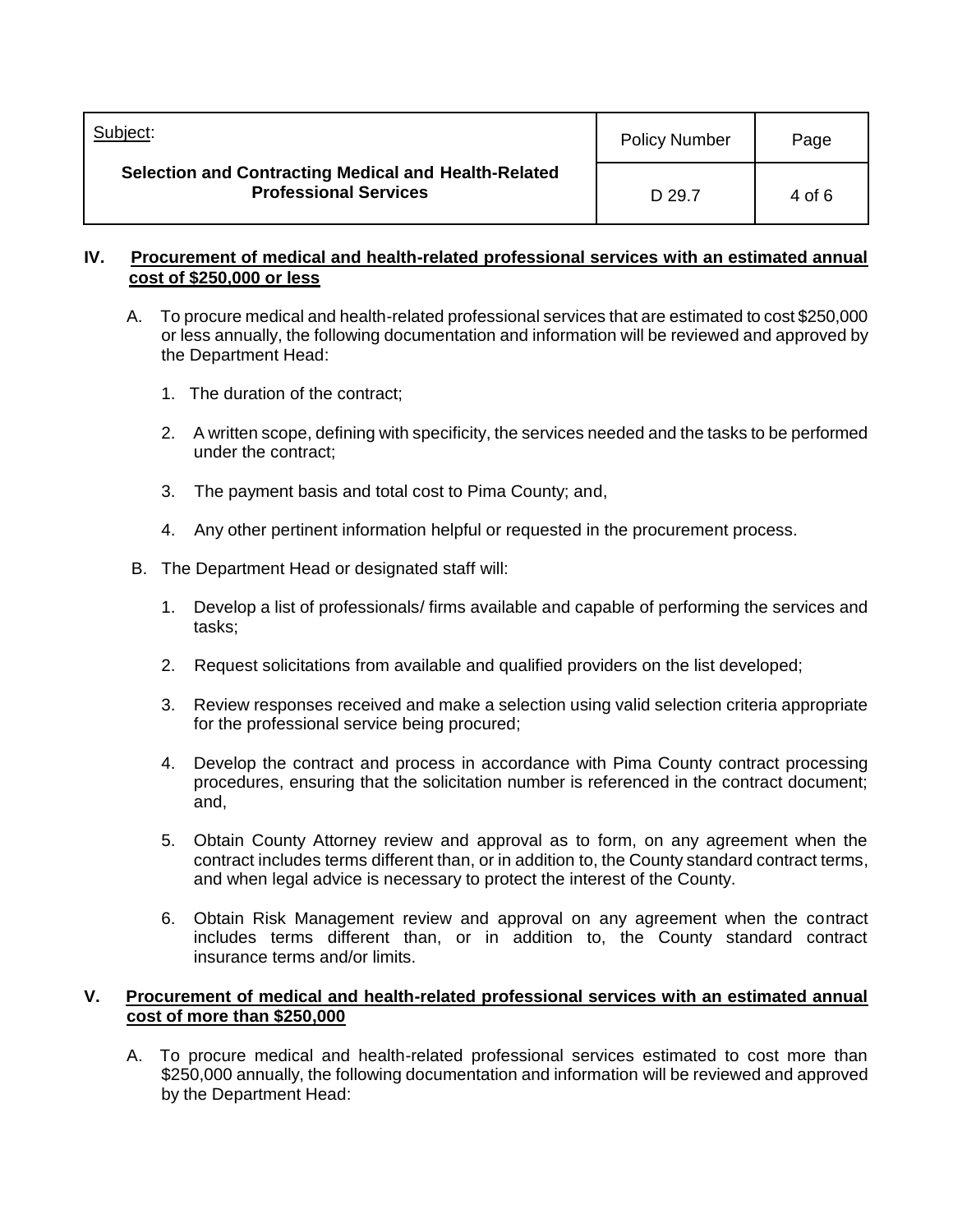| Subject:                                                                                    | <b>Policy Number</b> | Page       |
|---------------------------------------------------------------------------------------------|----------------------|------------|
| <b>Selection and Contracting Medical and Health-Related</b><br><b>Professional Services</b> | D 29.7               | $5$ of $6$ |

- 1. The duration of the contract;
- 2. A written scope, defining with specificity, the services needed and the tasks to be performed under the contract;
- 3. The payment basis and total cost to Pima County;
- 4. All appropriate and valid measures for distinguishing and evaluating quality among qualified providers; and,
- 5. A description of any unique requirements for the services requested.
- B. The Department Head or designated staff will:
	- 1. Develop a list of professionals/firms available and capable of performing the services and tasks;
	- 2. Develop and prepare the solicitation;
	- 3. Review the completed solicitation prior to advertising;
	- 4. When circumstances warrant, recruit a team to develop and evaluate the responses submitted in response to the solicitation for a particular procurement. The team must be composed of no fewer than two members and must have at least one representative from the administering department and/or one technical expert;
	- 5. Ensure that the solicitation states all of the valid selection criterion, the weight to be assigned each criterion which will be used to evaluate the responses, and contains a sample of the contract;
	- 6. Provide public notice of the solicitation in the official newspaper of Pima County for a minimum of four days, at least 10 days in advance of the date completed responses must be received and post the solicitation on the County web site. Notice must briefly describe the service, the location where the solicitation packet may be obtained, and the closing date for receipt of the completed responses.
	- 7. If a selection team was formed, as pursuant to number 4 above, the team must evaluate the responses in accordance with the selection criteria and weights as stated in the solicitation. During the evaluation, the team may elect to interview, visit service sites, and/or review service methodologies on-site of those respondents who might be reasonably susceptible of being selected for contract award. Any interviews conducted must be uniform in nature and a record of all discussions and site visit results must be kept in the procurement record. In conducting any interviews, visits, or methodology reviews, there must be no disclosure of any